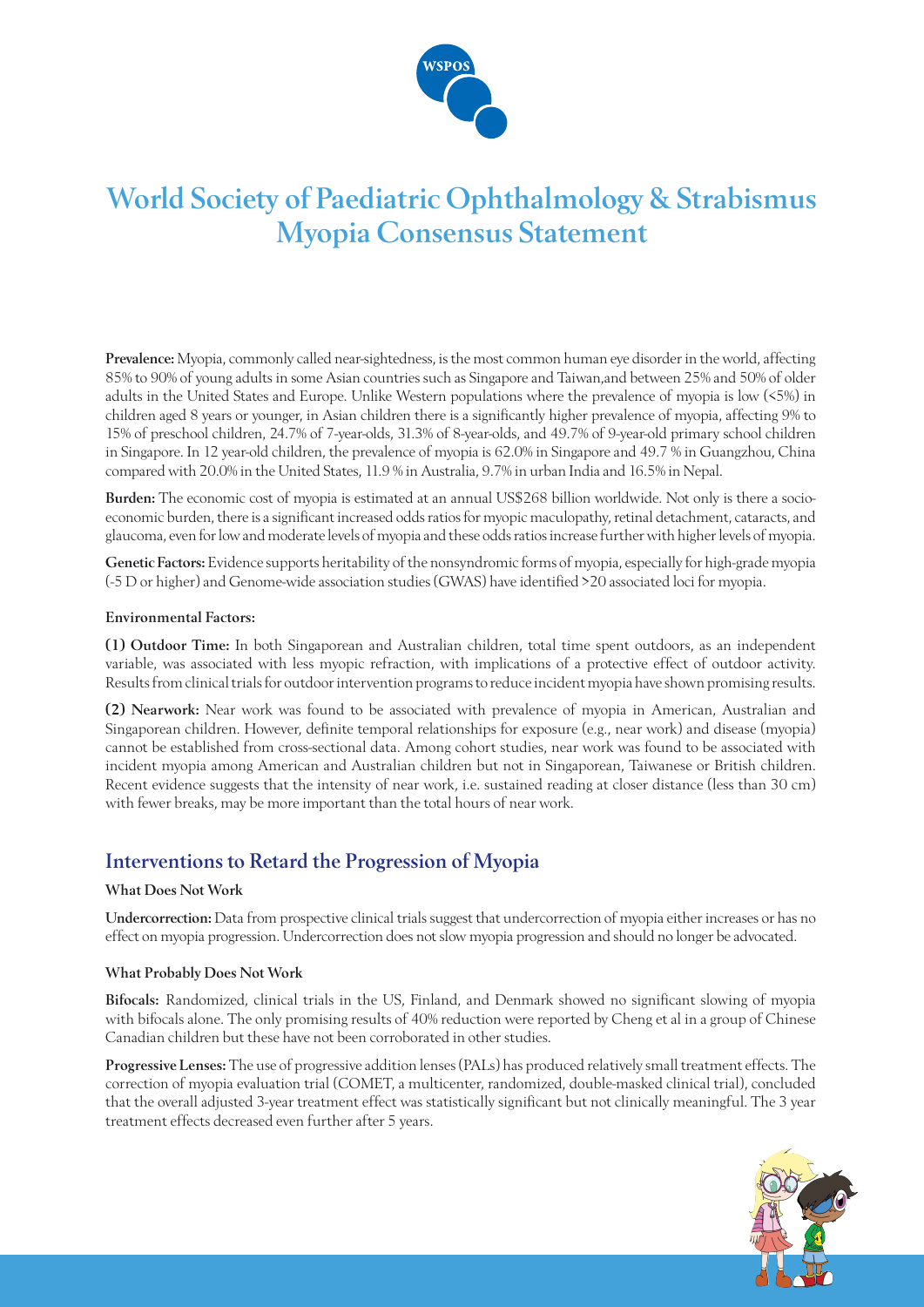**Contact Lenses:** Randomised clinic trials showed that soft contact lenses and rigid gas permeable lenses (RGP) were not effective in retarding myopia progression. In the Contact Lens and Myopia Progression (CLAMP) study, there was a statistically significant difference in myopia progression in the RGP vs. soft lens group with most of the treatment effect found in the first year. However, three-year axial elongation was not significantly different between treatment groups. These results suggest that the slowed myopia progression was mainly due to corneal flattening and not true slowing of myopia, which may be reversible with discontinuation of RGP lens wear.

#### **What Might Work**

**Orthokeratology:** In overnight orthokeratology the patient wears reverse geometry contact lenses overnight to temporarily flatten the cornea and provide clear vision during the day without any glasses or contact lenses. Reduction in myopia (up to −6 D) is achieved by central corneal epithelial thinning, midperipheral epithelial, and stromal thickening. Unfortuntely, more than one hundred cases of severe microbial keratitis related to orthokeratology have been reported since 2001. Randomized clinical trials of orthokeratology myopia control demonstrated significantly slower axial elongation in children wearing orthokeratology lenses than children wearing single vision spectacles . Orthokeratology contact lenses can be used to correct central refractive error while leaving peripheral myopic blur, which may act as a putative cue to slow the progression of myopia . Overall, ortho-k results in an approximately 40% reduction in the progression of myopia. There is no good controlled long term study demonstrating sustained myopia control effect and there is no washout data.

**Peripheral retinal defocus:** While there is accumulating evidence for the role of the peripheral retina in the development of refractive errors with initial human studies involving mainly Caucasians suggesting an association between relative peripheral hyperopia and axial myopia, the Peripheral Refraction in Preschool Children (PREP) Study of Singaporean Chinese children and Collaborative Longitudinal Evaluation of Ethnicity and Refractive Error (CLEERE) study showed that relative peripheral hyperopia had little consistent influence on the risk of myopia onset, myopia progression, or axial elongation. Even human clinical trials with treatment strategies aimed at reducing the peripheral retinal hyperopic defocus, there were no statistically significant differences in the rates of myopia progression between children who wore one of three novel spectacle lenses that decreased relative peripheral hyperopia and those who wore the conventional single-vision spectacle lenses. However, for children aged 6–12 years whose parents are myopic, one of the three spectacle lenses was found to reduce the progression of myopia significantly when higher rates of progression were evident.

#### **What Does Work**

**Atropine Eyedrops:** Atropine blocks muscarinic receptors non selectively. Muscarinic receptors are found in human cliary muscle, retina and sclera. Although the exact mechanism of atropine in myopia control is not known, it is believed that atropine acts directly or indirectly on the retina or scleral, inhibiting thinning or stretching of the scleral, and thereby eye growth. Studies have shown some clinical effect on slowing the progression of myopia in children. The Atropine for the Treatment of Myopia studies (ATOM 1 and 2) were randomized, double-masked, placebocontrolled trials each involving 400 Singapore children. The ATOM1 study suggested 1% atropine eyedrops nightly in one eye over a 2-year period slowed myopic progression by 77% and reduced the axial length elongation ( mean axial length increase of 0.39 mm in controls versus no growth in atropine group). The ATOM2 study demonstrated a doserelated response with 0.5%, 0.1% and 0.01% atropine slowing myopia progression by an estimated 75%, 70% and 60% with SE changes of 0.30D,0.38D and 0.48D, respectively over 2-years. However, when atropine was stopped, there was an inverse increase in myopia, with rebound being greater in the children previously on higher doses. This resulted in myopia progression being significantly lower in children previously assigned to the 0.01% group at 36 months compared with that in the 0.1% and 0.5% groups. Younger children and those with greater myopic progression in year 1 were more likely to require re-treatment. By the end of 5 years, myopia progression remained lowest in the 0.01% group . It was estimated that, overall, atropine 0.01% slowed myopia progression by at least 50%. The efficacy of lower dose atropine is corroborated by Taiwanese cohort studies. However, there may be children who are poor responders to atropine. In ATOM1, 12.1 % of children (younger, with higher myopia, and greater tendency of myopic progression) had myopia progression of more than 0.5D after 1 year of treatment with atropine 1%. Atropine 0.01% caused minimal pupil dilation (0.8 mm), minimal loss of accommodation (2-3 D), and no near visual loss compared with higher doses. Children on atropine 0.01% did not need progressive additional lenses.

**Conclusions:** Atropine 0.01% dose appears to offer an appropriate risk-benefit ratio, with no clinically significant visual side effects balanced against a reasonable and clinically significant 50% reduction in myopia progression. Orthokeratology contact lenses also appear to slow axial length elongation but. infective keratitis is a risk.